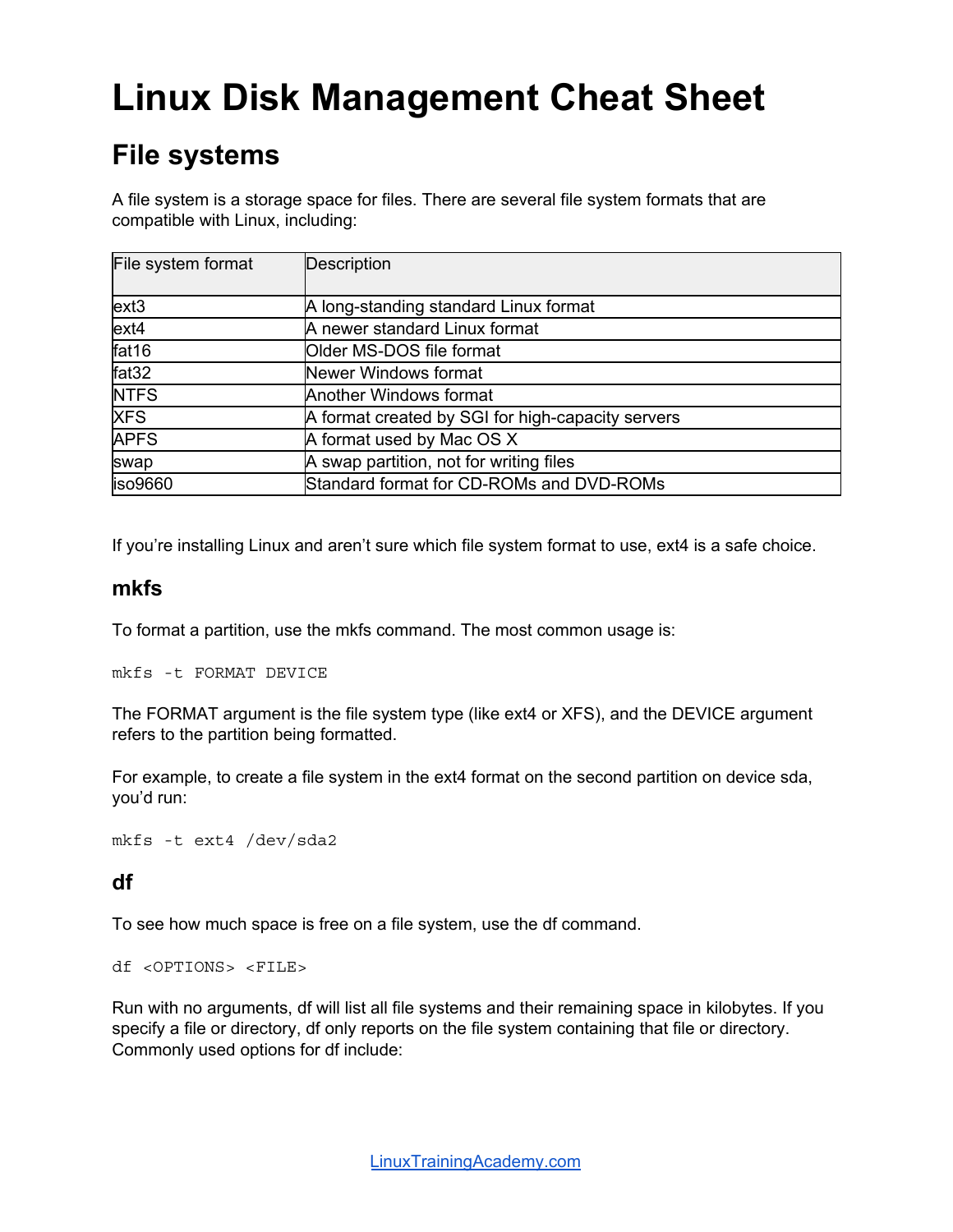| Option | Description                                                                   |
|--------|-------------------------------------------------------------------------------|
|        |                                                                               |
| ŀh     | Display the free space in a human-readable format (like 2M for 2 megabytes)   |
| н      | Display information for only local file systems (not remotely mounted shares) |
| ĿГ     | List the file system type                                                     |

For example, to see free space on the volume that contains the file "file.txt" in human-readable format, run:

df -h file.txt

#### **du**

The du command lets you see how much space a file or directory takes up in a file system.

du <OPTIONS> FILE

If a file is specified, du will return the size of that file in kilobytes. For a directory, du will list the files in the directory with their sizes by default.

Common options for du include:

| Option  | Description                                                                 |
|---------|-----------------------------------------------------------------------------|
|         |                                                                             |
| l-C     | Include a line with the total disk usage for all listed files               |
| ŀh      | Display the disk space in a human-readable format (like 2M for 2 megabytes) |
| l-s     | Report only the total size for a directory                                  |
| It SIZE | Exclude files under the specified size (like "10M" or "1G")                 |

For example, to see how much disk space a directory takes up in a human-readable format, run:

du -hs directoryname

To list all files over 500 megabytes in the /home directory and the total disk space they account for, run:

du -c -t 500M /home

### **Mount points**

Linux makes file systems accessible by mounting them attached to directories called *mount points*. Any directory can act as a mount point. Directories that might have their own mount points include: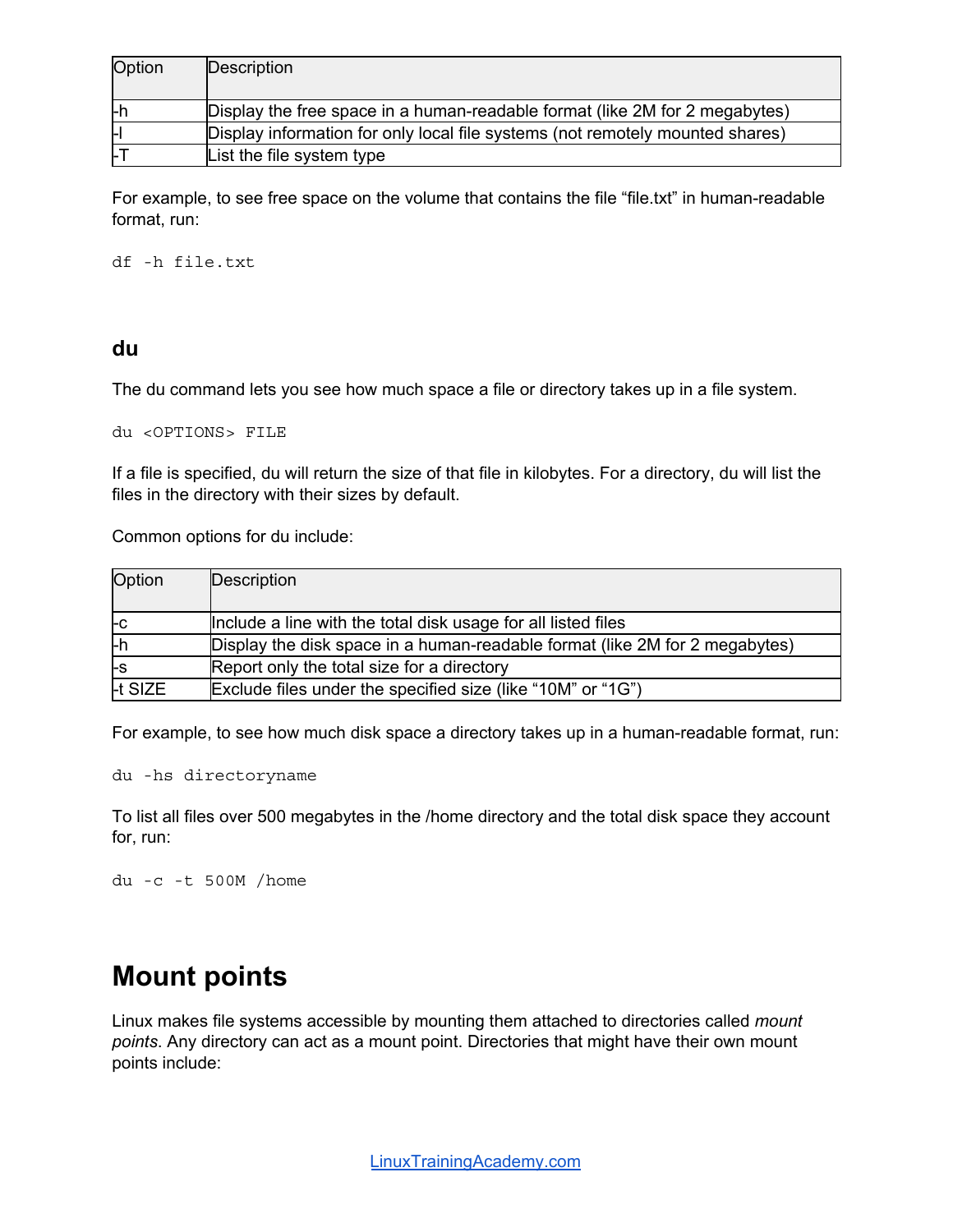| Mount point | Common use                                                        |
|-------------|-------------------------------------------------------------------|
|             |                                                                   |
|             | Default file system                                               |
| /boot       | Files used in the boot process, like the Linux kernel             |
| /home       | Use home directories                                              |
| /var        | Storage for files that can vary in size, like log files and email |
| /media      | Common mount point for ejectable media like DVDs                  |
| /mnt        | A catchall directory for temporarily mounting file systems        |

A system that resides entirely on a single partition will have only one mount point, "/", to hold everything. When a directory has its own mount point it's usually for system security or stability reasons, like keeping /var on a separate disk partition so that a runaway log won't fill the whole system's disk space - only its own partition.

#### **mount**

The mount command will list the mount points on a system when run without any arguments:

mount

Or it will mount a file system defined in the /etc/fstab file if just a directory is specified:

mount <OPTIONS> DIRECTORY

Or it can be used to mount a file system to a mount point.

mount <OPTIONS> -t FSTYPE DEVICE DIRECTORY

Where FSTYPE is the file system type (like ext4 or FAT32), the DEVICE argument is the identifier for the device containing the file system, and the DIRECTORY argument is the directory to be used as a mount point.

For example, to format the first partition of device sdb as ext4 as /var/db, you'd run:

```
mount -t ext4 /dev/sdb1 /var/db
```
To mount a CD-ROM on device sr0 to /media as read-only, you'd run:

```
mount -r -t iso9660 /dev/sr0 /media
```
#### **umount**

To unmount a mounted file system, use the umount command.

umount DIRECTORY | DEVICE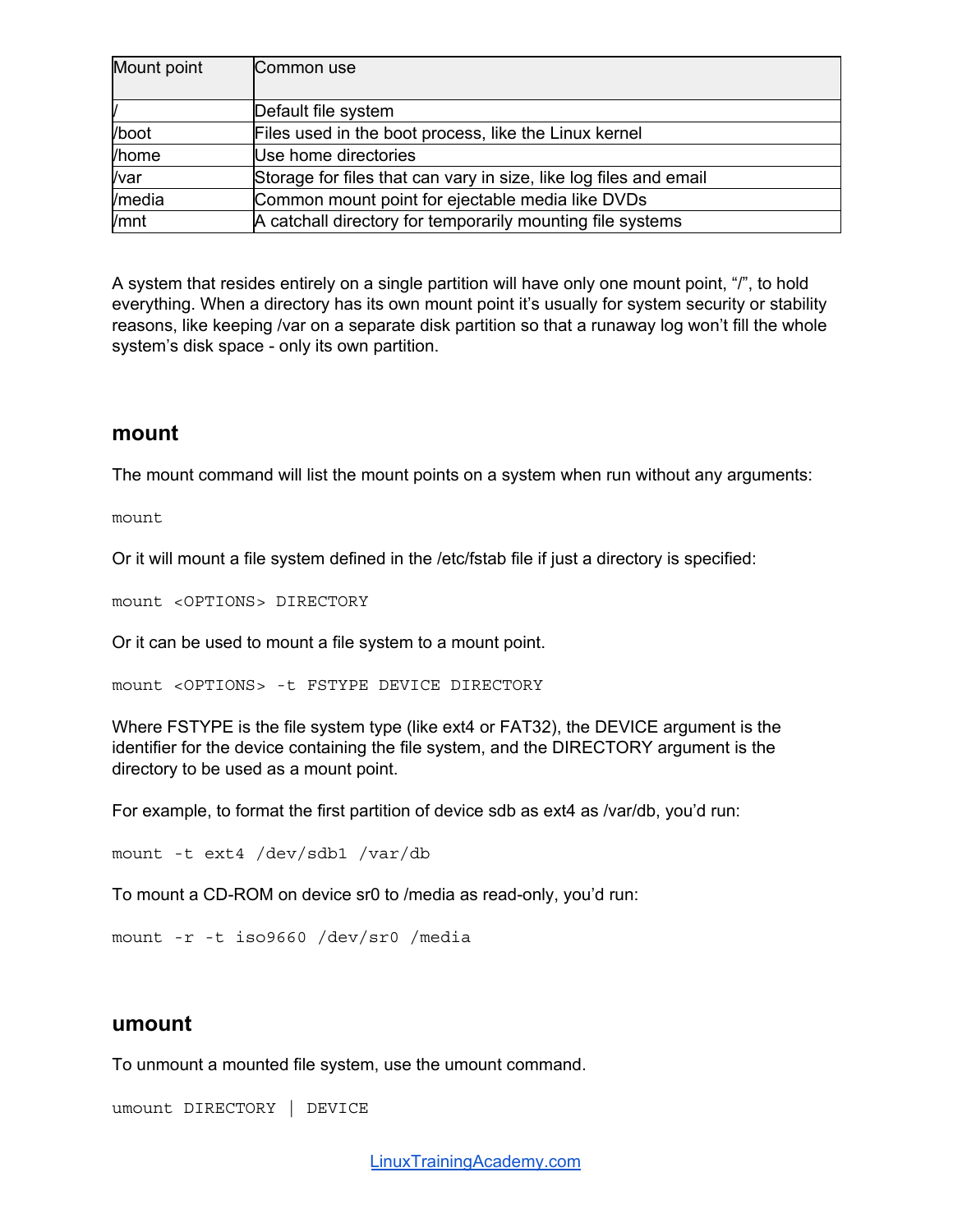You can specify either the directory used as the mount point or the identifier for the device being unmounted. When you're done with a CD-ROM, for example, you might run:

umount /media

The system will refuse to unmount a file system when a file it contains is in use, like when a process is writing a log file to that file system.

If you know that file system won't stay busy for long, you can use -l for a "lazy" unmount - that hides the file system's directory structure, then completes the unmount when the file system is no longer busy.

```
umount -l /mnt/thing1
```
If the file system won't unmount because it can't verify its status (like a remote fileshare that's no longer available), you can try to force the unmount with the -f option:

```
umount -f /mnt/fileshare
```
#### **/etc/fstab**

You can specify file systems to be mounted at boot time in the /etc/fstab file. You can also use this file to define mount points that aren't automatically mounted, like defining a mount point for a DVD-ROM drive.

The format used in /etc/fstab is:

DEVICE MOUNTPOINT FSTYPE MOUNTOPTS DUMP FSCK

- DEVICE: The device identifier (like a device file or label).
- MOUNTPOINT: The directory that acts as a mount point for the file system.
- FSTYPE: The file system type (ext4, swap, iso9660, etc.).
- MOUNTOPTS: Mount options. Can be "defaults" or a comma-separated list of options.
- DUMP: Used by the dump command, which is rarely used anymore. Set to 0 unless you know you're using dump, in which case set it to 1.
- FSCK: Priority for file system checks at boot time. A value of 0 means don't check, 1 should be used for the root file system ("/"), and other file systems to be checked should have a value of 2 here.

Common options used in /etc/fstab include:

| Mount option | Description                                                                        |
|--------------|------------------------------------------------------------------------------------|
| defaults     | Shortcut for a set of default options, including rw, suid, exec, auto, nouser, and |
|              | <b>async</b>                                                                       |
| auto         | Mount the file system at boot time                                                 |
| noauto       | Don't mount the file system at boot time                                           |
| user         | Allow regular users to mount the file system                                       |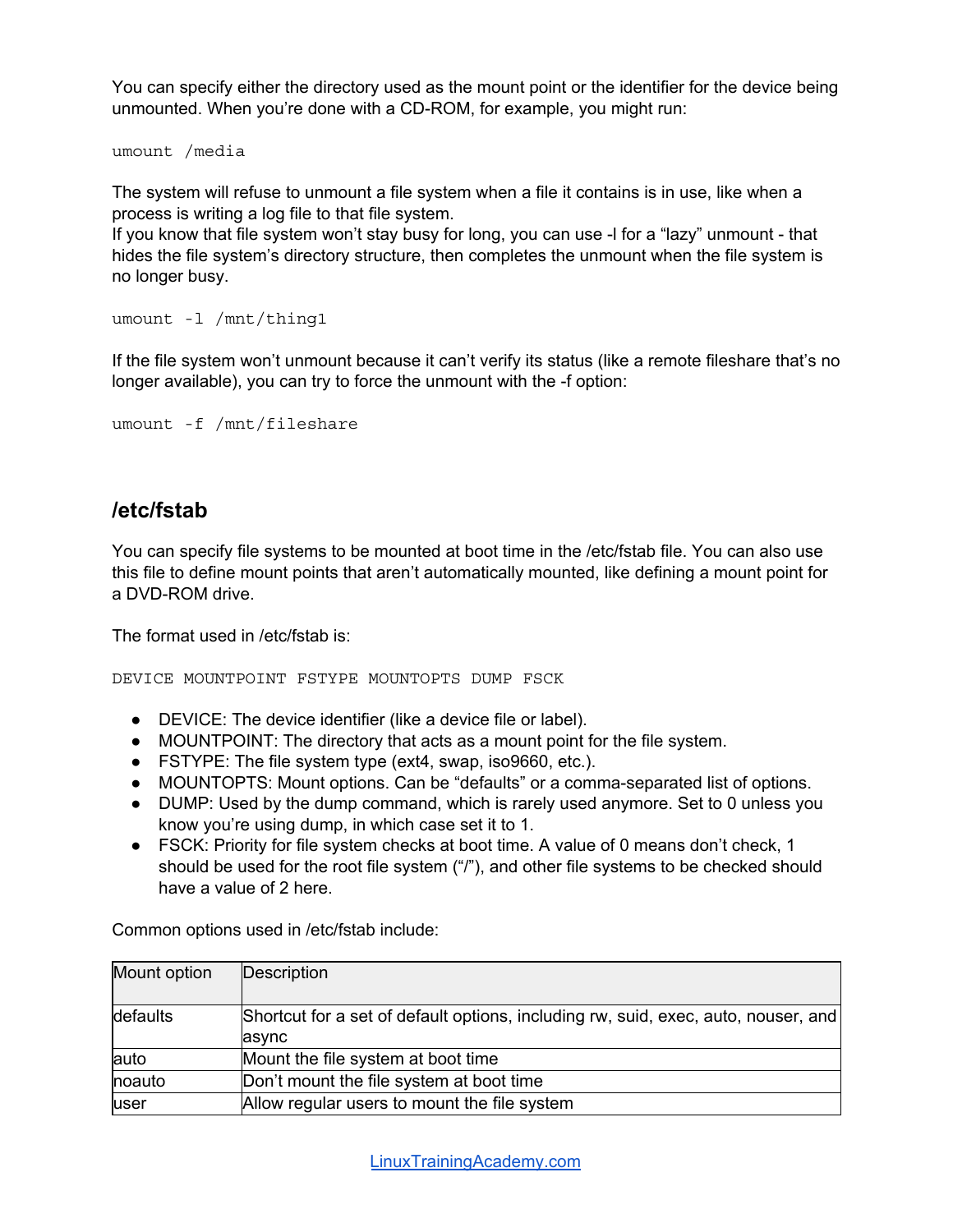| nouser     | Don't allow regular users to mount the file system (the default behavior)     |
|------------|-------------------------------------------------------------------------------|
| async      | Asynchronous disk writes (the default)                                        |
| sync       | Synchronous disk writes - increases wear on the drive but disk write requests |
|            | are executed immediately                                                      |
| exec       | Allow binaries on the file system to be executed                              |
| noexec     | Disable execution of binaries stored on the file system                       |
| suid       | Allow setuid and guid permissions on the file system                          |
| nosuid     | Disable setuid and guid permissions on the file system                        |
| <b>Irw</b> | Mount the file system as readable and writeable                               |
| ro         | Mount the file system as read-only                                            |

Mounting /home from /dev/sdb1 with the default options but setuid and guid permissions disabled would look like this in /etc/fstab:

/dev/sdb1 /home ext4 defaults,nosuid 0 2

An entry for an optical drive, which wouldn't be mounted at startup but you might want regular users to access, might look like this:

/dev/sr0 /cdrom iso9660 ro,noauto,user 0 0

#### **Swap**

Swap is used as temporary memory space - if a process hasn't been accessed for a while, the system can write its information from memory to swap in order to free up physical memory space. A swap partition is usually created when the system is installed. You generally shouldn't run a system without swap - with swap space available, the system won't halt when it runs out of physical memory, just get much slower as it shuffles memory contents to and from the disk. Recommendations for swap size vary from half of the system's physical memory amount to twice that amount. In general, a higher proportion of swap is a good idea if a system has little physical memory.

You can format a partition to be used as swap space with the mkswap command:

mkswap DEVICE

After it's formatted, you tell the system to use the new swap space with the swapon command:

swapon DEVICE